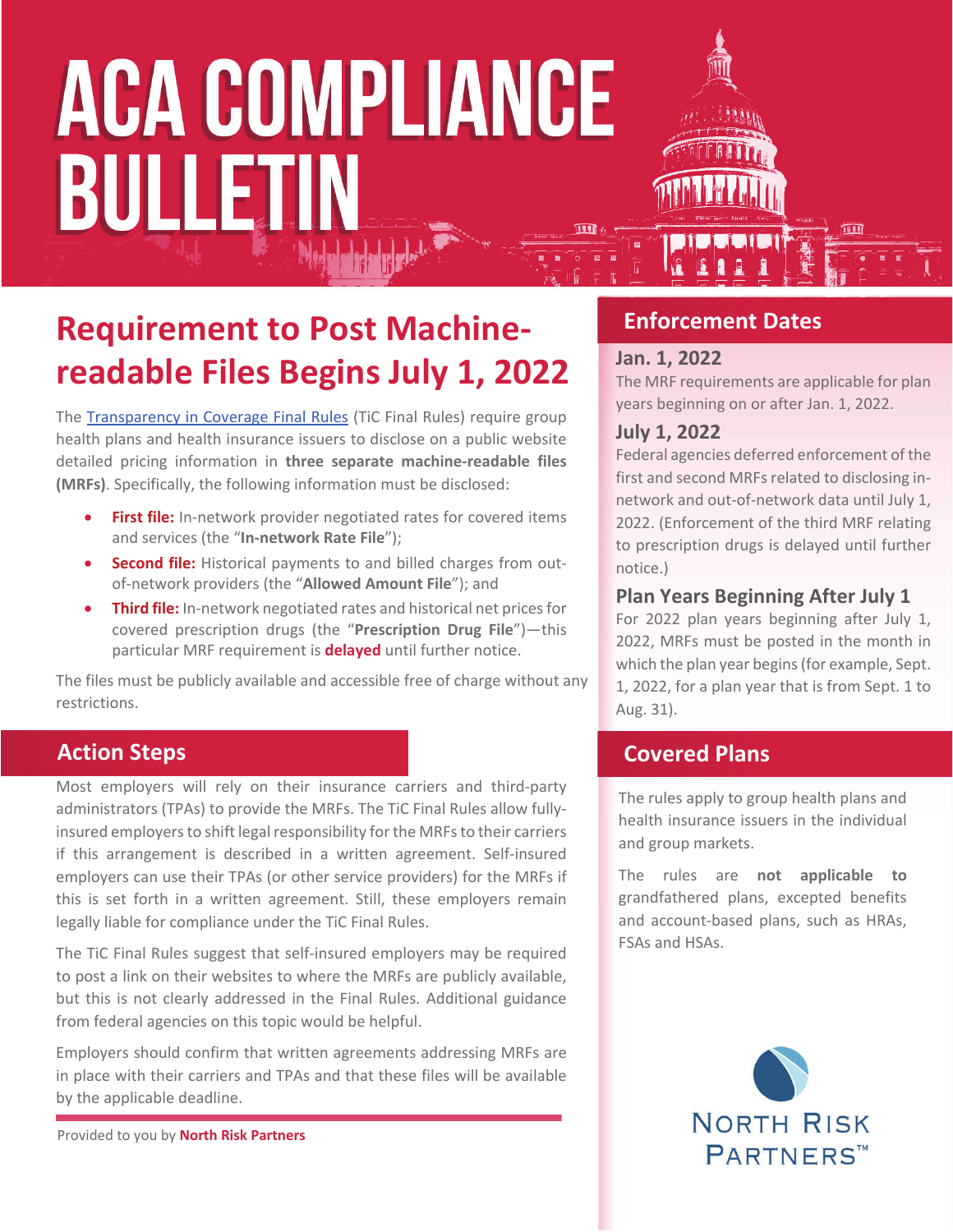## **ACA COMPLIANCE BULLETIN**



## **Machine-readable Files (MRFs)**

The In-network Rates, Allowed Amounts, and Prescription Drug Files must be disclosed as machine-readable files. The TiC Final Rules define ''**machine-readable file**'' as a digital representation of data or information in a file that can be imported or read by a computer system for further processing without human intervention while ensuring no lost semantic meaning. This ensures the MRF can be imported or read by a computer system without those processes resulting in alterations to the ways data and commands are presented in the file.

The Final Rules require each MRF to use a nonproprietary, open format that will be identified in technical implementation guidance—for example, JavaScript Object Notation (JSON), Extensible Markup Language (XML) or Comma Separate Value(s) (CSV). A PDF file would not meet this definition due to its proprietary nature.

**A plan or issuer's file will be acceptable so long as it:**

- Includes all **required data elements** mandatory for the respective file (that is, all applicable rates in the In-network Rate File, allowed amounts and billed charges in the Allowed Amounts File, and negotiated rates and historical net process in the Prescription Drug File); and
- Is **formatted** in a manner consistent with technical implementation guidance.

### **Nonduplication Rule**

The TiC Final Rules anticipate that plan sponsors will rely on their carriers or service providers, such as TPAs for self-insured plans, to satisfy the MRF disclosure requirements. Accordingly, the TiC Final Rules include a special rule to streamline the provision of the required disclosures and avoid unnecessary duplication. The special rule has different implications depending on the type of plan:

- **Fully insured plans:** A fully insured group health plan will satisfy the MRF requirements if the issuer offering the coverage is required to provide the information pursuant to a written agreement between the plan and issuer. **Accordingly, if a plan sponsor and an issuer enter into a written agreement under which the issuer agrees to provide the information required and the issuer fails to provide full or timely information, then the issuer, not the plan, has violated the TiC Final Rules' disclosure requirements.**
- **Self-insured plans:** A self-insured group health may satisfy the MRF requirements by entering into a written agreement under which another party (such as a TPA or health care claims clearinghouse) will make public the required information. But, the plan must monitor the other party to ensure the entity is providing the required disclosures. **It is ultimately the responsibility of the plan to ensure that the third party provides the required information.** Unfortunately, while the TiC Final Rules suggest that plan sponsors using the nonduplication rule may be required to provide a link on their websites to the location where the MRFs are publicly available, this is unclear. Additional guidance from federal agencies on this topic would be helpful.

## **Content Elements for All MRFs**

The following content elements are required to be included in the three MRFs:

 **Name and identifier for each coverage option:** Plans and issuers must include their Health Insurance Oversight System (HIOS) ID at the 14-digit product level. If the plan or issuer does not have a HIOS ID at the plan or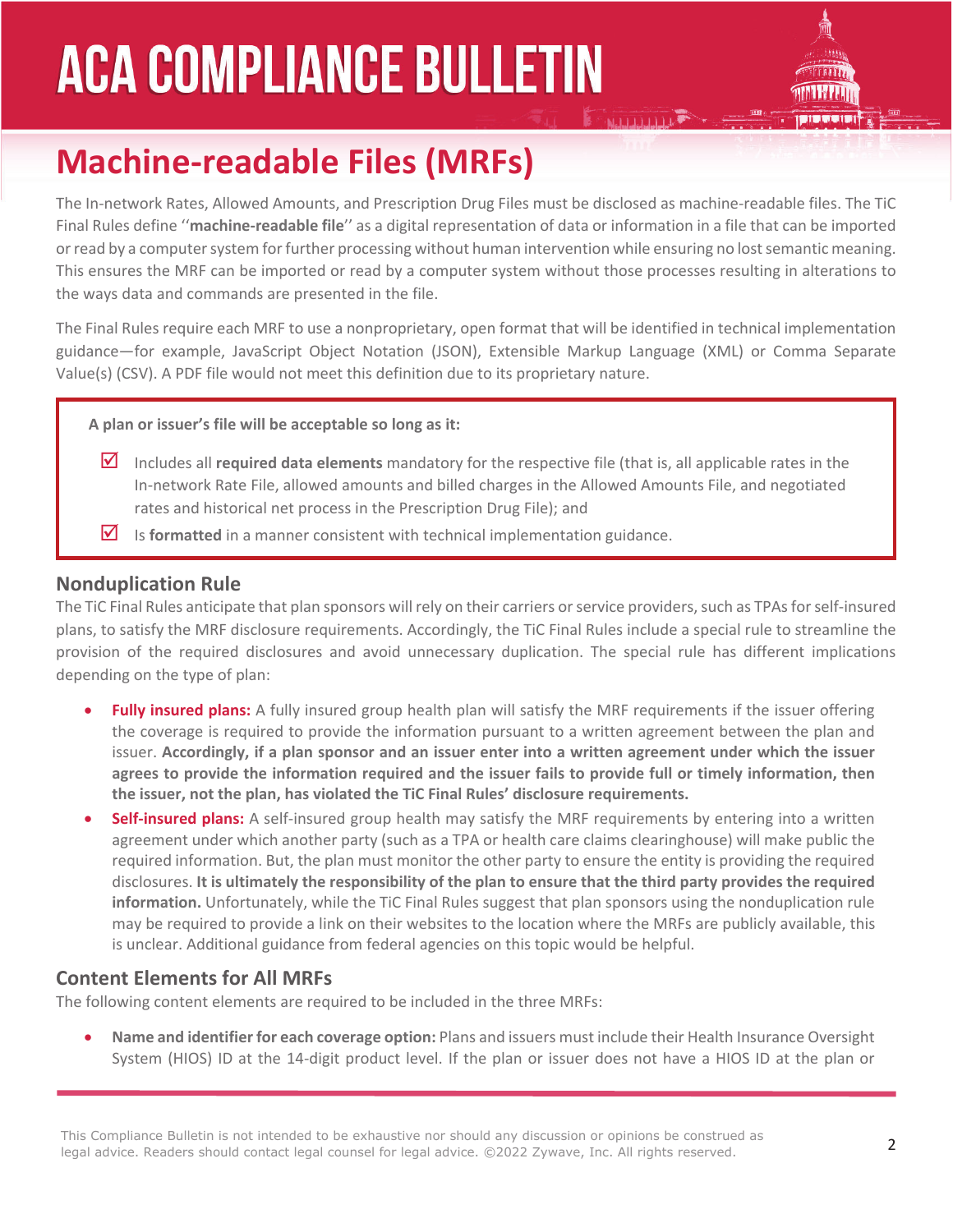## **ACA COMPLIANCE BULLETIN**



product level, the plan or issuer must use the HIOS ID at the five-digit issuer level. If a plan or issuer does not have a HIOS ID, it must use its EIN.

- **Billing codes:** This includes a Current Procedural Terminology (CPT) code, a Healthcare Common Procedure Coding System (HCPCS) code, a Diagnosis Related Group (DRG), a National Drug Code (NDC) or another common payer identifier used by a plan or issuer (for example, a hospital revenue code). In the case of prescription drugs, plans may only use the NDC as the billing code type. Plain language descriptions of the billing codes must also be provided.
- **In-network applicable amounts, out-of-network allowed amounts, or negotiated rates and historical net prices for prescription drugs:** This will depend on the type of file (in-network amounts for the In-Network Rate File, allowed amounts and historical billed charges for the Allowed Amount File, or negotiated rates and historical net prices for the Prescription Drug File). For all MRFs, the specific pricing information within each file must be associated with the provider's national provider identifier, tax identification number and a Place of Service Code, although the provider's name is not required to be included. Historical payments must have a minimum of 20 entries to protect consumer privacy.

**Timing:** Plans and issuers must update the information required to be included in each MRF on a **monthly basis** to ensure it remains accurate and must clearly indicate the date the files were most recently updated.

## **Technical Guidance**

The Departments of Labor, Health and Human Services, and the Treasury (collectively, the Departments) have been providing technical guidance for plans and issuers to assist in developing the MRFs.

#### *GitHub Implementation Guidance*

The Departments' technical implementation guidance will be available online through **GitHub**, a website and cloud-based service that helps developers store and manage their code as well as track and control changes to their code. The Departments' goal in using GitHub is to facilitate a collaborative effort that allows plans and issuers to meet the public disclosure requirements of the TiC Final Rules while addressing their unique IT system, issuer and plan attributes.

To the extent a plan or issuer's unique attributes (for example, IT system, plan benefit design or reimbursement model) are not addressed sufficiently through the technical implementation guidance, the Departments intend to provide targeted technical assistance to ensure all plans and issuers are able to meet their public disclosure requirements. The technical implementation guidance will provide instructions on obtaining this technical assistance should the need arise.

The guidance hosted on GitHub will include a file's repository set of "**schemas**," which are descriptions of how the data should be organized and arranged. **Plans and issuers will be able to access the GitHub schemas at any time and collaborate with the Departments in real-time.** 

#### *April 2022 Technical Guidance*

On April 19, 2022, the Departments issued FAQs providing an **enforcement safe harbor** for in-network rates that are not expressed as a dollar amount:

 For contractual arrangements under which a plan or issuer agrees to pay an in-network provider a percentage of billed charges and is not able to assign a dollar amount to an item or service prior to a bill being generated, plans and issuers **may report a percentage number in lieu of a dollar amount**. Documentation specific to the format requirements for percentage-of-billed-charges arrangements can be found here.